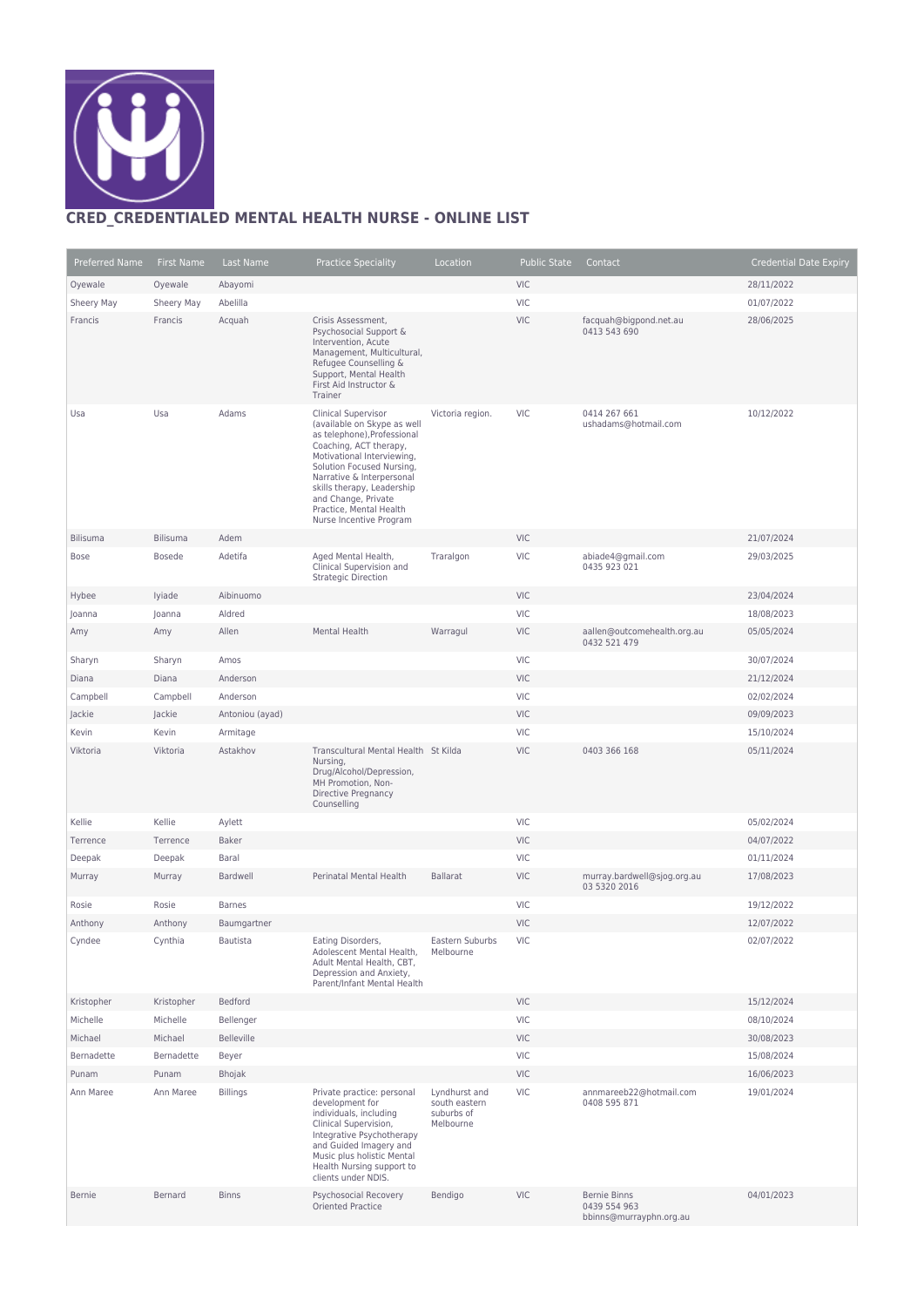| <b>Preferred Name</b> | <b>First Name</b> | Last Name      | <b>Practice Speciality</b>                                                                                                                                                                                                                                                                                  | Location                                    | <b>Public State</b> | Contact                                                         | <b>Credential Date Expiry</b> |
|-----------------------|-------------------|----------------|-------------------------------------------------------------------------------------------------------------------------------------------------------------------------------------------------------------------------------------------------------------------------------------------------------------|---------------------------------------------|---------------------|-----------------------------------------------------------------|-------------------------------|
| Rosalie               | Rosalie           | <b>Birkin</b>  |                                                                                                                                                                                                                                                                                                             |                                             | <b>VIC</b>          |                                                                 | 25/03/2023                    |
| Fiona                 | Fiona             | <b>Bole</b>    |                                                                                                                                                                                                                                                                                                             | Epping                                      | <b>VIC</b>          | fionabole@bigpond.com<br>0425 780 652                           | 18/02/2025                    |
| Lisa                  | Lisa              | <b>Bolger</b>  | <b>Masters Parent-Infant</b><br>Mental Health. Parent,<br>Infant, Child, Adult Mental<br>health counselling and<br>Psychotherapy                                                                                                                                                                            | Melbourne Fitzroy<br>North                  | <b>VIC</b>          | lisabolger1001@gmail.com                                        | 13/02/2024                    |
| Amanda                | Amanda            | Borg           |                                                                                                                                                                                                                                                                                                             |                                             | <b>VIC</b>          |                                                                 | 21/11/2023                    |
| Vincent               | Vincent           | Boyle          |                                                                                                                                                                                                                                                                                                             | Melbourne                                   | VIC                 | vinceboyle@outlook.com<br>401184969                             | 14/09/2023                    |
| Pauline               | Pauline           | Brandon        |                                                                                                                                                                                                                                                                                                             |                                             | <b>VIC</b>          |                                                                 | 21/02/2023                    |
| Jodie                 | Jodie             | <b>Bridges</b> |                                                                                                                                                                                                                                                                                                             |                                             | VIC                 |                                                                 | 21/10/2022                    |
| Chris                 | Christopher       | <b>Brooks</b>  |                                                                                                                                                                                                                                                                                                             |                                             | <b>VIC</b>          |                                                                 | 12/01/2024                    |
| Nathan                | Nathan            | <b>Broome</b>  | Adolescent & Young Adult<br>Mental Health                                                                                                                                                                                                                                                                   | <b>Ballarat</b>                             | <b>VIC</b>          | nathan@headspaceballarat.org.au<br>03 5304 4777 or 0417 754 448 | 08/11/2022                    |
| Tim                   | Timothy           | Brown          | Adolescent Psychiatry,<br>Mental Health Triage                                                                                                                                                                                                                                                              | Geelong                                     | <b>VIC</b>          | timothy.brown@barwonhealth.org.au<br>1300 094 187               | 21/07/2024                    |
| Peter                 | Peter             | Buchanan       | Adult Mental Health,<br>Alcohol and Drugs                                                                                                                                                                                                                                                                   | Melbourne                                   | <b>VIC</b>          | peter.buchanan.mhn@gmail.com                                    | 04/08/2023                    |
| Jeremy                | Jeremy            | <b>Burke</b>   |                                                                                                                                                                                                                                                                                                             |                                             | VIC                 |                                                                 | 11/12/2023                    |
| Patrick               | Patrick           | <b>Byrne</b>   |                                                                                                                                                                                                                                                                                                             |                                             | VIC                 |                                                                 | 12/08/2023                    |
| Cameron               | Cameron           | Cail           |                                                                                                                                                                                                                                                                                                             |                                             | <b>VIC</b>          |                                                                 | 06/03/2023                    |
| Jane                  | Jane              | Cairo          | Adult Mental Health, Non-<br>Directive Pregnancy<br>Counselling                                                                                                                                                                                                                                             | Frankston                                   | VIC                 | janecairo@hotmail.com<br>0416 170 179                           | 01/06/2023                    |
| Victoria              | Victoria          | Calleja        | Adult Mental Health, Dual<br>Diagnosis, Forensic, Crisis<br>Assessment, Rehabilitation<br>and Recovery, Case<br>Management, Assertive<br>Outreach                                                                                                                                                           | YARRAWONGA                                  | <b>VIC</b>          | 0402 508 509<br>myhealthplace@hotmail.com                       | 18/10/2022                    |
| Julie                 | Julie             | Campbell       |                                                                                                                                                                                                                                                                                                             |                                             | VIC                 |                                                                 | 30/07/2023                    |
| Linda                 | Linda             | Campbell       | Youth Mental Health                                                                                                                                                                                                                                                                                         | Melbourne                                   | <b>VIC</b>          | linda.campbell@nwhcn.org.au                                     | 06/10/2023                    |
| Rosie                 | Rosemary          | Cantley-Smith  |                                                                                                                                                                                                                                                                                                             | Mornington<br>Peninsula                     | VIC                 | rosiecantleysmith@gmail.com<br>0415 764 864                     | 12/07/2024                    |
| Bill                  | William           | Carta          | Private Practice '??? MHNIP<br>'??? Strength Based<br>Approach, Dual Diagnosis,<br>Psychoses, Depression and<br>Anxiety, Personality<br>Disorders, Counselling and<br>Psychotherapy, Relaxation<br>& Stress Management,<br>Group and Family Work,<br>Clinical Supervision,<br><b>Education and Training</b> | Kilmore and<br><b>Surrounding Areas</b>     | <b>VIC</b>          | billcarta@gmail.com<br>0414 990 475                             | 06/01/2024                    |
| <b>Beth</b>           | Beth              | Carty          | Adult Mental Health, Family Warrnambool<br>Support                                                                                                                                                                                                                                                          |                                             | <b>VIC</b>          | bcarty@aspire.org.au<br>03 55615261                             | 07/10/2024                    |
| Vanessa               | Vanessa           | Cavanagh       |                                                                                                                                                                                                                                                                                                             |                                             | <b>VIC</b>          |                                                                 | 03/02/2023                    |
| Angela                | Angela            | Chalmers       |                                                                                                                                                                                                                                                                                                             | Werribee                                    | VIC                 | angela-chalmers@live.com<br>0449 118 000                        | 24/04/2023                    |
| Usha                  | Usha              | Chand          |                                                                                                                                                                                                                                                                                                             |                                             | <b>VIC</b>          |                                                                 | 23/02/2024                    |
| Pradeep               | Pradeep           | Chandravathy   | Mental Health Positive<br>behavior support<br>Practitioner.                                                                                                                                                                                                                                                 | Nothern                                     | VIC                 | pradepchandra24@gmail.com<br>0406 868 611                       | 09/07/2024                    |
| Sam                   | Sam               | Chen           | AOD Psychiatry,<br>Community Outreach                                                                                                                                                                                                                                                                       | Melbourne and<br>Metropolitan<br>Region     | <b>VIC</b>          | bags@bigpond.net.au                                             | 19/09/2022                    |
| Emily                 | Emily             | Chifadza       |                                                                                                                                                                                                                                                                                                             |                                             | VIC                 |                                                                 | 27/05/2023                    |
| Munyaradzi            | Munyaradzi        | Chiweshe       |                                                                                                                                                                                                                                                                                                             |                                             | <b>VIC</b>          |                                                                 | 15/12/2023                    |
| Rosalie               | Hsin-Ju           | Chung          | Integrated psychological<br>and spiritual approach.<br>Aspect of emotional<br>regulation difficulty -<br>depression, anxiety,<br>borderline personality<br>disorder. Self harm risk.<br>Risk assessment, case<br>management.                                                                                | Melbourne                                   | VIC                 | Rosalie Chung<br>0401 007 453                                   | 25/10/2023                    |
| Sara                  | Sara              | Clark          |                                                                                                                                                                                                                                                                                                             | Mildura                                     | <b>VIC</b>          | sclark@schs.com.au<br>03 5022 5444                              | 16/05/2025                    |
| Margaret              | Margaret          | Clarke         |                                                                                                                                                                                                                                                                                                             |                                             | VIC                 |                                                                 | 27/05/2023                    |
| Gail                  | Gail              | Clarke         |                                                                                                                                                                                                                                                                                                             | Bendigo                                     | <b>VIC</b>          | Gclarke@cvgpn.org.au                                            | 27/09/2022                    |
| Colleen               | Colleen           | Claver         | Adult Mental Health,<br>Rehabilitation and<br>Recovery, Education and<br>Training.                                                                                                                                                                                                                          | Melbourne                                   | VIC                 | colleen.claver@mh.org.au<br>0411 770 317                        | 13/07/2024                    |
| Kate                  | Kathryn           | Cogan          | Family, Child and<br>Adolescent Mental<br>Health, Mother and Baby                                                                                                                                                                                                                                           | Melbourne East GP<br>Network,<br>Nunawading | <b>VIC</b>          | kate.cogan@bigpond.com<br>0408 352 590                          | 25/08/2023                    |
| Karen                 | Karen             | Collidge       |                                                                                                                                                                                                                                                                                                             |                                             | <b>VIC</b>          |                                                                 | 20/09/2022                    |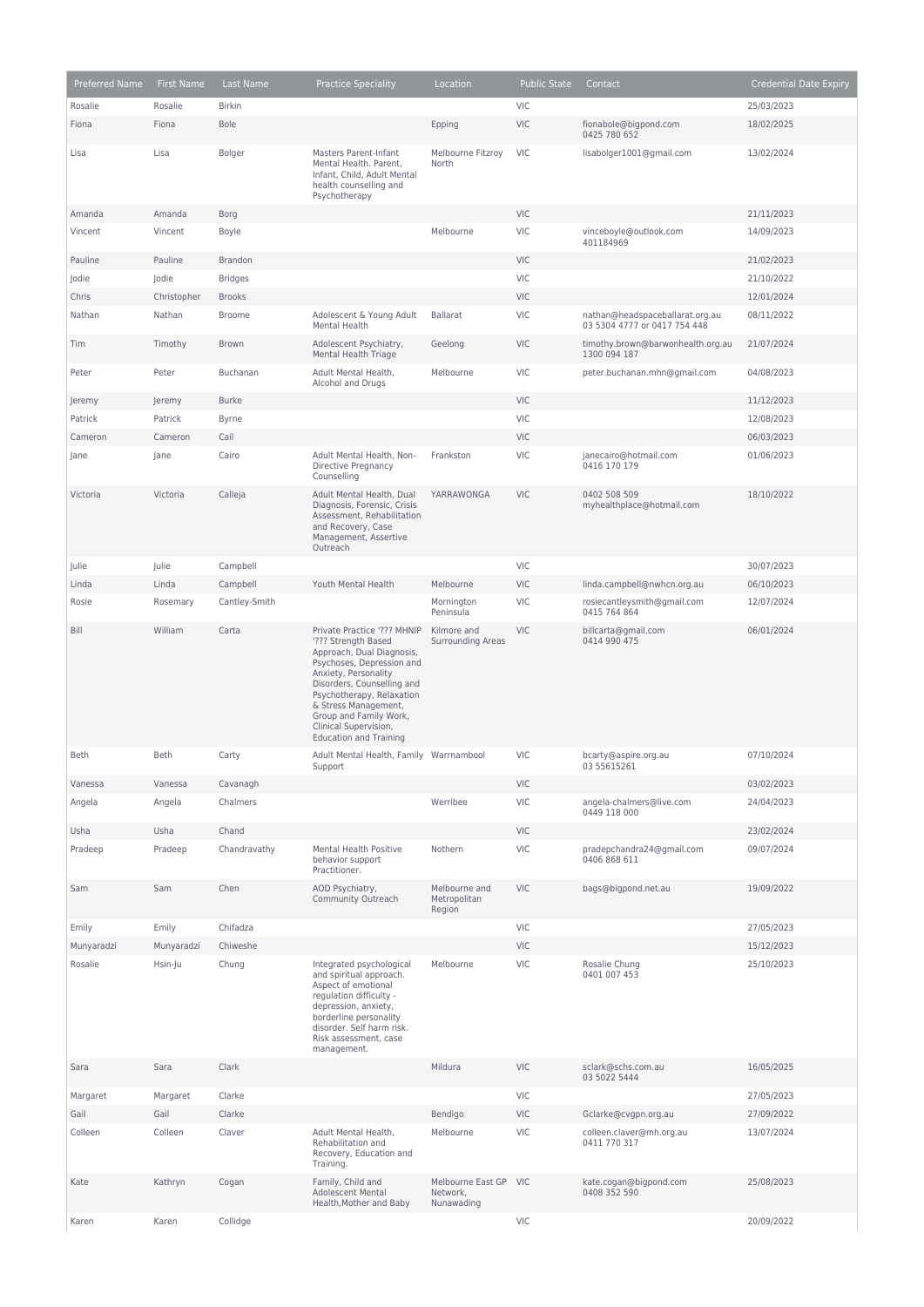| Preferred Name | <b>First Name</b> | Last Name  | <b>Practice Speciality</b>                                                                                                                               | Location                     | <b>Public State</b> | Contact                                            | <b>Credential Date Expiry</b> |
|----------------|-------------------|------------|----------------------------------------------------------------------------------------------------------------------------------------------------------|------------------------------|---------------------|----------------------------------------------------|-------------------------------|
| Cindy          | Cynthia           | Condon     | Child, Adolescent & Family<br>Mental Health, MHNIP                                                                                                       | Castlemaine                  | <b>VIC</b>          | ccondon@internode.on.net<br>03 5470 6912           | 02/03/2025                    |
| Karyn          | Karyn             | Cook       |                                                                                                                                                          |                              | <b>VIC</b>          |                                                    | 26/08/2022                    |
| Kate           | Katherine         | Cooke      | Modalities: Psychodrama,<br>Mentalization based<br>TreatmentSpeciality:<br>Borderline personality<br>disorder                                            | Melbourne                    | <b>VIC</b>          | k8cooke1@gmail.com<br>466724188                    | 19/06/2023                    |
| Jacqueline     | Jacqueline        | Cousins    |                                                                                                                                                          |                              | <b>VIC</b>          |                                                    | 30/10/2023                    |
| Jennifer       | Jennifer          | Craggs     |                                                                                                                                                          |                              | <b>VIC</b>          |                                                    | 20/07/2025                    |
| Kylie          | Kylie             | Cranage    | Prevention and Recovery                                                                                                                                  | <b>Ballarat</b>              | VIC                 | posskanga@yahoo.com<br>0449 214 021                | 16/07/2024                    |
| Elizabeth      | Elizabeth         | Crosby     | Perinatal                                                                                                                                                | Ringwood,<br>Melbourne       | <b>VIC</b>          | 0438 606 215                                       | 08/04/2024                    |
| Glenys         | Glenys            | Curry      |                                                                                                                                                          |                              | <b>VIC</b>          |                                                    | 27/08/2022                    |
| Anthony        | Anthony           | Cursio     |                                                                                                                                                          |                              | <b>VIC</b>          |                                                    | 04/06/2024                    |
| Gary           | Gary              | D'Vaz      |                                                                                                                                                          |                              | VIC                 |                                                    | 22/01/2025                    |
| Julie          | Julie             | Dahlitz    |                                                                                                                                                          |                              | <b>VIC</b>          |                                                    | 31/08/2022                    |
| Chris          | Christopher       | Daines     |                                                                                                                                                          |                              | VIC                 |                                                    | 21/05/2024                    |
| Christopher    | Christopher       | Daley      |                                                                                                                                                          |                              | <b>VIC</b>          |                                                    | 15/12/2022                    |
| Elaine         | Elaine            | Dalzell    |                                                                                                                                                          |                              | VIC                 |                                                    | 16/09/2022                    |
| Helen          | Helen             | Dankowski  | Addiction, Adult Mental<br>Health                                                                                                                        | South Eastern<br>Suburbs     | VIC                 | hdankowski@hotmail.com                             | 20/10/2023                    |
| Kieran         | Kieran            | Devereux   |                                                                                                                                                          |                              | <b>VIC</b>          |                                                    | 29/04/2023                    |
| Godwin         | Godwin            | Dhliwayo   |                                                                                                                                                          | Tarneit / Western<br>Suburbs | <b>VIC</b>          | godwindhliwayo@yahoo.co.uk<br>0405 170 387         | 02/07/2022                    |
| Sarah          | Sarah             | Dickenson  |                                                                                                                                                          |                              | <b>VIC</b>          |                                                    | 11/04/2024                    |
| Jonathan       | Jonathan          | Doe        |                                                                                                                                                          |                              | <b>VIC</b>          |                                                    | 10/03/2023                    |
| Jane           | Jane              | Douglas    | Perinatal Emotional Health,<br>Acute Adult Mental Health,<br>Non-Directive Pregnancy<br>Counselling                                                      | Seymour                      | VIC                 | Jane.Douglas@gvhealth.org.au<br>03 5792 1527       | 03/11/2023                    |
| Jessica        | Jessica           | Dove       |                                                                                                                                                          |                              | <b>VIC</b>          |                                                    | 20/08/2022                    |
| Mornette       | Qhono             | Dube       | Non-Directive Pregnancy<br>Counselling                                                                                                                   |                              | VIC                 |                                                    | 19/10/2024                    |
| Kevin          | Kevin             | Durairaj   |                                                                                                                                                          |                              | <b>VIC</b>          |                                                    | 02/03/2023                    |
| Sue            | Susan             | Eddy       |                                                                                                                                                          |                              | VIC                 |                                                    | 27/09/2024                    |
| Deborah        | Deborah           | Edwards    | Assessment                                                                                                                                               | Sunbury                      | VIC                 | dedwards40@hotmail.com<br>03 9744 3311             | 20/11/2022                    |
| Jean           | Jean              | Elkington  | Mental Health, Dual<br>Diagnosis, Alcohol/Drugs,<br>Non-Directive Pregnancy<br>Counselling                                                               | Melbourne /<br>Geelong       | <b>VIC</b>          | pumpkinpatch13@yahoo.com.au                        | 19/03/2024                    |
| Faith          | Faith             | Ember      | Forensic Mental Health,<br>Sexual & Reproductive<br>Health, Non-Directive<br><b>Pregnancy Counselling</b>                                                | Melbourne Suburbs VIC        |                     | faith.ember@forensicare.vic.gov.au<br>0438 799 803 | 01/04/2025                    |
| Amy            | Amy               | Fairbairn  |                                                                                                                                                          |                              | VIC                 |                                                    | 21/12/2023                    |
| Natasha        | Natasha           | Farrington | Mental Health                                                                                                                                            | Melbourne                    | <b>VIC</b>          | nfarringtonss@outlokk.com<br>0420 697 723          | 01/09/2024                    |
| Chitrarani     | Chitrarani        | Fichera    |                                                                                                                                                          |                              | VIC                 |                                                    | 08/04/2024                    |
| Dawn           | Dawn              | Finnie     | Adult Mental Health, Non-<br><b>Directive Pregnancy</b><br>Counselling, MHNIP                                                                            | Mornington<br>Pennisula      | <b>VIC</b>          | 03 9708 8019                                       | 01/04/2023                    |
| Joseph         | Joseph            | Fishburn   |                                                                                                                                                          |                              | VIC                 |                                                    | 23/08/2023                    |
| Nicholas       | Nicholas          | Fitzgerald | Correctional Health, Child<br>& Adolescent, Acute Adult<br>Mental Health, Addictions,<br>Trauma-Informed Care,<br><b>Cognitive Processing</b><br>Therapy | Melbourne                    | VIC                 | 0423 292 386<br>nrfitzgerald@gmail.com             | 09/12/2022                    |
| Emily          | Emily             | Frankel    | Primary Mental Health                                                                                                                                    | Mildura                      | <b>VIC</b>          | efrankel@mbph.org.au<br>03 5022 3500               | 27/07/2024                    |
| Kate           | Kate              | Furlanetto |                                                                                                                                                          |                              | <b>VIC</b>          |                                                    | 24/11/2024                    |
| Linda          | Linda             | Galbraith  | <b>Adult Mental Health</b>                                                                                                                               | Frankston                    | VIC                 | galbraithlinda4@gmail.com                          | 10/10/2022                    |
| Marilyn        | Marilyn           | Gale       | Mental health (adult)                                                                                                                                    | <b>Ballarat</b>              | <b>VIC</b>          | mgale@badac.net.au<br>0497 115 279                 | 31/10/2024                    |
| <b>Bernice</b> | <b>Bernice</b>    | George     | Credentialed Mental Health Mornington<br>Nurse                                                                                                           |                              | <b>VIC</b>          | b3rnic3@hotmail.com<br>0412 890 322                | 27/09/2024                    |
| Subin          | Subin             | George     |                                                                                                                                                          |                              | <b>VIC</b>          |                                                    | 24/03/2025                    |
| Vanesa         | Vanesa            | Gerbino    |                                                                                                                                                          | Niddrie                      | VIC                 | vane-maya@hotmail.com<br>0434 330 943              | 06/06/2024                    |
| Eileen         | Eileen            | Gibbs      | Triage/CATT, Community                                                                                                                                   | Balwyn                       | <b>VIC</b>          | ej.gibbs@bigpond.com<br>0400 261 089               | 24/06/2022                    |
| Mera           | Mera              | Gilbett    |                                                                                                                                                          | Kinglake West                | VIC                 | mhartner58@hotmail.com                             | 30/01/2025                    |
| Matthew        | Matthew           | Gleisner   |                                                                                                                                                          |                              | <b>VIC</b>          |                                                    | 13/07/2025                    |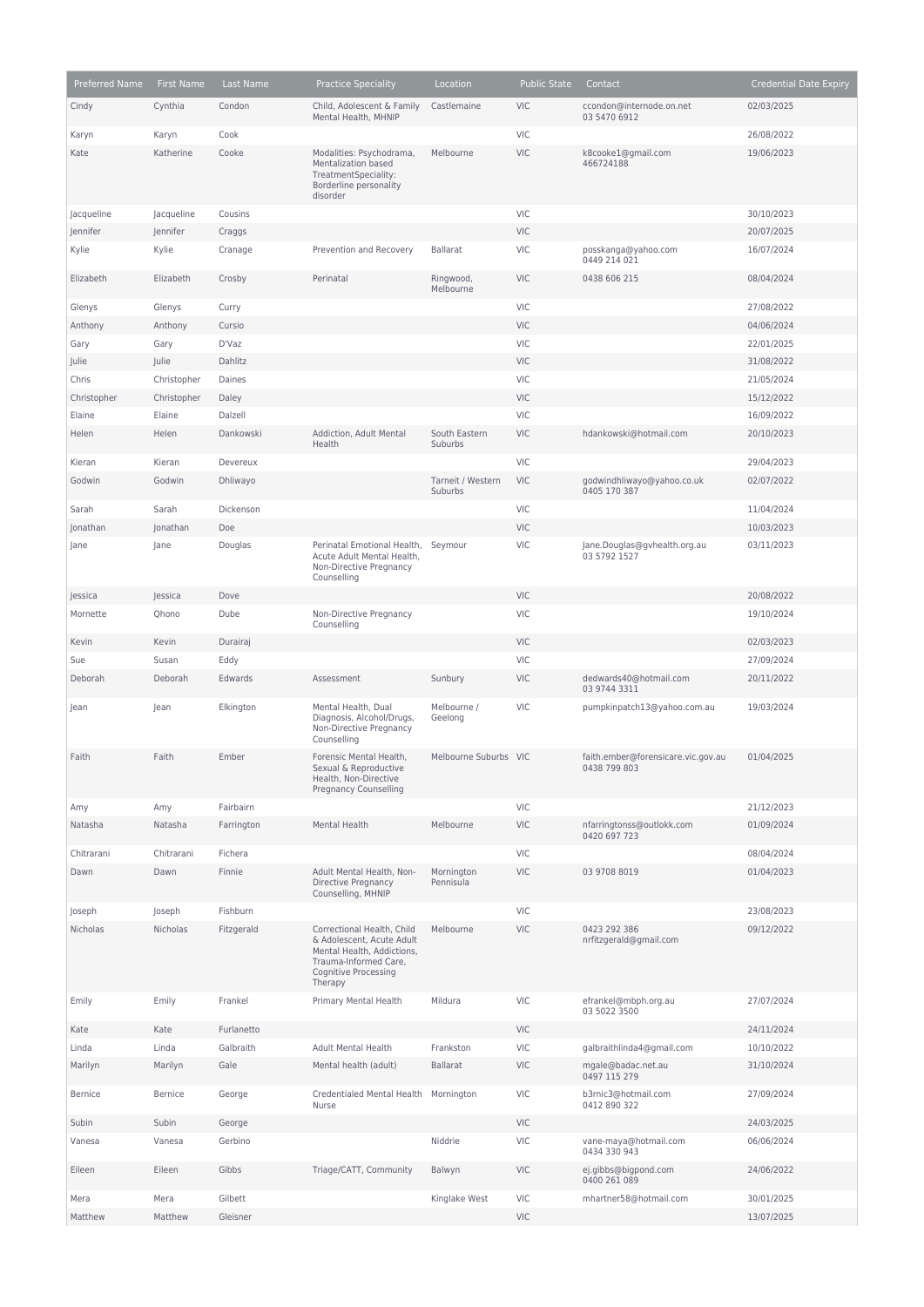| Preferred Name | First Name   | Last Name                        | <b>Practice Speciality</b>                                                                                                                                                           | Location                                                                                                       | <b>Public State</b> | Contact                                                        | <b>Credential Date Expiry</b> |
|----------------|--------------|----------------------------------|--------------------------------------------------------------------------------------------------------------------------------------------------------------------------------------|----------------------------------------------------------------------------------------------------------------|---------------------|----------------------------------------------------------------|-------------------------------|
| Victoria       | Victoria     | Goikhman-Lauenburg Mental Health |                                                                                                                                                                                      | Melbourne                                                                                                      | <b>VIC</b>          | vikulik6@yahoo.com.au<br>0434 926 923                          | 22/07/2024                    |
| Di             | Dianne       | Goldsmith                        | Alcohol & Other Drugs                                                                                                                                                                | Geelong                                                                                                        | <b>VIC</b>          | digoldie24@gmail.com<br>0418 996 852                           | 29/04/2025                    |
| Hayley         | Hayley       | Gregory                          |                                                                                                                                                                                      |                                                                                                                | VIC                 |                                                                | 23/11/2024                    |
| Madison        | Madison      | Guven                            |                                                                                                                                                                                      |                                                                                                                | <b>VIC</b>          |                                                                | 16/09/2022                    |
| Sarah          | Sarah        | Hales                            | Adult mental health -<br>public MHS and previous<br>GP/PHN - key clinician/care<br>coordination, crisis<br>assessment, DBT, clinical<br>supervision                                  | Melbourne                                                                                                      | <b>VIC</b>          | halessarah@hotmail.com0403 595 126 20/08/2022                  |                               |
| Ann            | Ann          | Hamden                           | Mental health training and<br>education                                                                                                                                              | Traralgon                                                                                                      | <b>VIC</b>          | ann@talkingmentalhealth.com,au<br>417383045                    | 08/11/2024                    |
| Alison         | Alison       | Hansen                           | Forensic Mental Health and<br>Education                                                                                                                                              | Clayton                                                                                                        | <b>VIC</b>          | alison.hansen@monash.edu                                       | 14/09/2023                    |
| Sarah          | Sarah        | Harrison                         |                                                                                                                                                                                      |                                                                                                                | <b>VIC</b>          |                                                                | 16/03/2024                    |
| Marcia         | Marcia       | Hatcher                          |                                                                                                                                                                                      |                                                                                                                | VIC                 |                                                                | 07/07/2022                    |
| Renee          | Renee        | Hayden                           | Primary Mental Health                                                                                                                                                                | CEO, Australian<br><b>Primary Mental</b><br><b>Health Alliance</b><br>National VIC<br>services NSW<br>services | <b>VIC</b>          | 417362092<br>0417 362 1300 514<br>811admin@apmhalliance.com.au | 18/10/2022                    |
| <b>Brent</b>   | <b>Brent</b> | Hayward                          | Dual Disability (Intellectual<br>Disability), Autism<br>spectrum disorder, Child,<br>Adolescent, Adult Mental<br>Health                                                              | Melbourne                                                                                                      | <b>VIC</b>          | brent.hayward@dhs.vic.gov.au                                   | 28/12/2022                    |
| John           | John         | Hermans                          |                                                                                                                                                                                      |                                                                                                                | <b>VIC</b>          |                                                                | 23/04/2023                    |
| Kim            | Kim          | Herring                          | <b>MHNIP</b>                                                                                                                                                                         |                                                                                                                | VIC                 |                                                                | 15/02/2025                    |
| Scott          | Scott        | Herron                           |                                                                                                                                                                                      |                                                                                                                | <b>VIC</b>          |                                                                | 29/03/2024                    |
| Suzanne        | Suzanne      | Higgins                          | Perinatal & Infant Mental<br>Health, Nurse Practitioner                                                                                                                              | Geelong                                                                                                        | <b>VIC</b>          | suzanne.higgins@sjog.org.au03 5221<br>7333                     | 13/11/2022                    |
| Ela            | Elzbieta     | Hodgins                          | Gender Reassignmen,<br>HepC/HIV Counselling, Pre<br>and Post Pregnancy<br>Counselling, Nurturing of<br>Clients with BPD, General<br>Anxiety Disorders, Drug<br>and Alcohol, Forensic | MelbourneNorthern<br>and Central                                                                               | <b>VIC</b>          | elusia1@hotmail.com                                            | 01/04/2025                    |
| Coralie        | Coralie      | Holding                          | Private Practice, CMHN NP                                                                                                                                                            | <b>Ballarat</b>                                                                                                | <b>VIC</b>          | 03 4343 1779<br>coralie@clearthinkingmhg.com.au                | 30/07/2022                    |
| Rebecca        | Rebecca      | Hoskin                           |                                                                                                                                                                                      |                                                                                                                | <b>VIC</b>          |                                                                | 24/03/2024                    |
| James          | James        | Houghton                         | Acute Adult Inpatient<br>Services Early<br>InterventionFamily<br>TherapyClinical Supervision                                                                                         | John Cade<br>UnitRoyal<br>Melbourne Hospital                                                                   | <b>VIC</b>          | 415215877<br>james.houghton@mh.org.au                          | 17/01/2025                    |
| Melissa        | Melissa      | Howell                           |                                                                                                                                                                                      |                                                                                                                | <b>VIC</b>          |                                                                | 11/11/2023                    |
| Frank          | Frank        | Hughes                           | Youth mental health,<br>cognitive behavioural<br>therapy, early psychosis,<br>case management, adult<br>mental health.                                                               | Melbourne (North<br>and Western<br>suburbs)                                                                    | <b>VIC</b>          | fhinymh@gmail.com                                              | 19/07/2022                    |
| Munyaradzi     | Munyaradzi   | Hute                             |                                                                                                                                                                                      |                                                                                                                | <b>VIC</b>          |                                                                | 11/11/2022                    |
| Katrina        | Katrina      | Jackson                          |                                                                                                                                                                                      |                                                                                                                | <b>VIC</b>          |                                                                | 11/05/2023                    |
| Lisa           | Lisa         | Jakiel                           |                                                                                                                                                                                      |                                                                                                                | VIC                 |                                                                | 19/12/2023                    |
| Joanne         | Joanne       | Johnson                          |                                                                                                                                                                                      |                                                                                                                | VIC                 |                                                                | 20/07/2022                    |
| Chioneso       | Chioneso     | Jonasi                           |                                                                                                                                                                                      |                                                                                                                | <b>VIC</b>          |                                                                | 09/01/2024                    |
| Elena          | Elena        | Jones                            |                                                                                                                                                                                      |                                                                                                                | VIC                 |                                                                | 08/02/2024                    |
| Karen          | Karen        | Jordaan                          | Adult Mental Health, Drug<br>and Alcohol.                                                                                                                                            | Narre Warren                                                                                                   | <b>VIC</b>          | karenjodaan@bigpond.com                                        | 25/11/2023                    |
| Stephen        | Stephen      | Joseph                           |                                                                                                                                                                                      |                                                                                                                | VIC                 |                                                                | 22/11/2022                    |
| Jossy          | Jossy        | Joseph                           |                                                                                                                                                                                      |                                                                                                                | <b>VIC</b>          |                                                                | 06/06/2025                    |
| Portia         | Portia       | Kambasha                         |                                                                                                                                                                                      |                                                                                                                | VIC                 |                                                                | 12/03/2024                    |
| Denny          | Denford      | Kawonza                          |                                                                                                                                                                                      |                                                                                                                | <b>VIC</b>          |                                                                | 06/10/2024                    |
| Lee            | Lee          | Kelleher                         | non-residential withdrawal<br>nursing. Credentialed<br>Mental Health First Aid<br>Instructor, Studying to be a<br>nurse practitioner in AOD<br>and mental health.                    | St. Kilda Inner<br>South Region of<br>Melbourne                                                                | VIC                 | leeskelleher@hotmail.com<br>429504825                          | 17/11/2023                    |
| Nicole         | Nicole       | Kelly                            |                                                                                                                                                                                      |                                                                                                                | VIC                 |                                                                | 29/07/2022                    |
| Teresa         | Teresa       | Kelly                            | Adult Mental Health,<br>Gestalt Therapy, Clinical<br>Supervision & Practice<br>Development                                                                                           | Melbourne                                                                                                      | <b>VIC</b>          | kelt@unimelb.edu.au                                            | 01/03/2025                    |
| Amanda         | Amanda       | Kendall                          | Adult Mental Health,<br>Prevention and Recovery<br>Care, CBT                                                                                                                         | Eastern Suburbs<br>Melbourne                                                                                   | <b>VIC</b>          | amandandjohn@optusnet.com.au                                   | 24/06/2022                    |
| Michelle       | Michelle     | Kenney                           |                                                                                                                                                                                      |                                                                                                                | VIC                 |                                                                | 22/07/2023                    |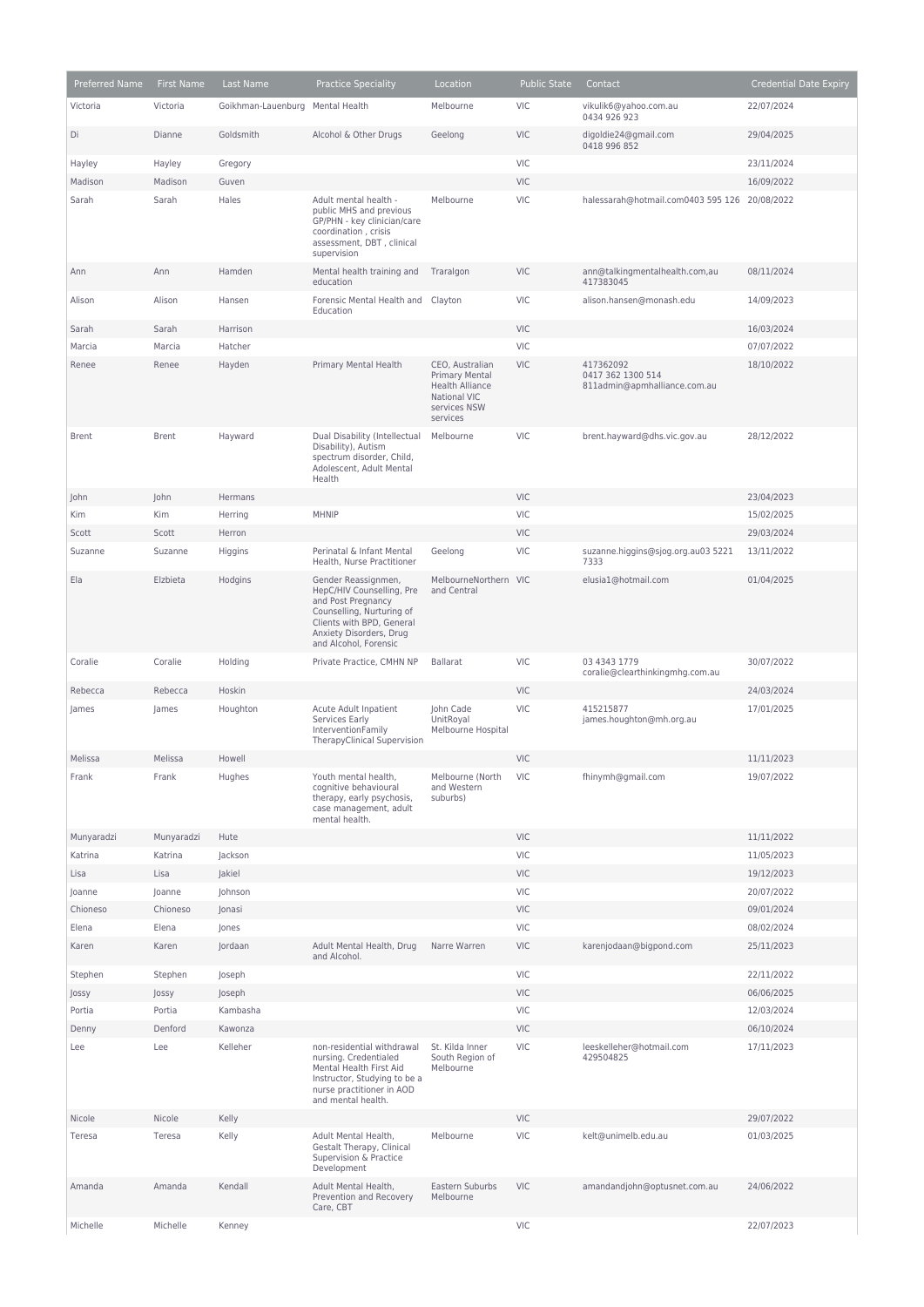| Preferred Name | <b>First Name</b> | Last Name      | <b>Practice Speciality</b>                                                                                                                                 | Location                                     | <b>Public State</b> | Contact                                    | <b>Credential Date Expiry</b> |
|----------------|-------------------|----------------|------------------------------------------------------------------------------------------------------------------------------------------------------------|----------------------------------------------|---------------------|--------------------------------------------|-------------------------------|
| Carol          | Carol             | Kenworthy      | Mental Health, Aged<br>Psychiatry, Schizophrenia                                                                                                           | Geelong                                      | <b>VIC</b>          | 0411 806 478                               | 21/09/2024                    |
| Justin         | Justin            | Kenyi          | Community Mental Health -<br>transcultural and forensic<br>mental health                                                                                   | South West<br>Werribe                        | <b>VIC</b>          | justin.kenyi@gmail.com<br>0421 202 362     | 02/07/2024                    |
| Sue            | Susan             | Kidd           |                                                                                                                                                            |                                              | <b>VIC</b>          | Sue Kidd                                   | 24/08/2022                    |
| Pete           | Pete              | King           |                                                                                                                                                            |                                              | VIC                 |                                            | 07/07/2023                    |
| Alla           | Alla              | Kostenetsky    |                                                                                                                                                            |                                              | <b>VIC</b>          |                                            | 04/05/2023                    |
| Susana         | Susana            | Kouzmis        |                                                                                                                                                            |                                              | <b>VIC</b>          |                                            | 25/08/2024                    |
| lan            | lan               | Krawec         |                                                                                                                                                            |                                              | <b>VIC</b>          |                                            | 19/07/2022                    |
| Dr Ku          | Tan Kan           | Ku             |                                                                                                                                                            |                                              | VIC                 |                                            | 10/08/2024                    |
| Matt           | Matthew           | Laessing       |                                                                                                                                                            |                                              | <b>VIC</b>          |                                            | 28/03/2025                    |
| Rosie          | Rosemary          | Lalor          |                                                                                                                                                            |                                              | <b>VIC</b>          |                                            | 18/02/2025                    |
| Wendy          | Wendy             | Lauder         | Perinatal and Infant Mental<br>Health                                                                                                                      | Bendigo                                      | <b>VIC</b>          | twlauder63@bigpond.com<br>03 5441 2516     | 18/06/2023                    |
| Tung           | Tung              | Le             | Primary mental health                                                                                                                                      | VIC servicesNSW<br>services                  | <b>VIC</b>          | admin@apmhalliance.au<br>1300 514 811      | 26/03/2025                    |
| Alex           | Alexander         | Lebani         |                                                                                                                                                            |                                              | <b>VIC</b>          |                                            | 20/03/2024                    |
| Meagan         | Meagan            | Lindorff       | Adult Mental Health                                                                                                                                        | Southern Suburbs,<br>Mornington<br>Peninsula | <b>VIC</b>          | mslindorff@gmail.com                       | 23/08/2022                    |
| Margaret       | Margaret          | Lingard        |                                                                                                                                                            |                                              | <b>VIC</b>          |                                            | 19/05/2025                    |
| Ngiap Siang    | Ngiap Siang       | Low            |                                                                                                                                                            |                                              | <b>VIC</b>          | 0400209062                                 | 03/09/2022                    |
| Greta          | Greta             | Ludwig         | High Prevalence Disorders,<br>PTSD, Acceptance &<br><b>Commitment Therapy</b>                                                                              | Hawthorn                                     | <b>VIC</b>          | gretalludwig@gmail.com                     | 26/10/2024                    |
| Irena          | Irena             | Lukies         | Adult Mental Health, Dual<br>Diagnosis, Case<br>Management,<br>Rehabilitation/Recovery                                                                     | Melbourne                                    | <b>VIC</b>          | irena.lukies@mh.org.au                     | 29/11/2023                    |
| Christine      | Christine         | Lupson         | Adult Mental Health, Dual<br>Disability, Clinical<br>Supervision, Private GP<br>Practice                                                                   | Melbourne                                    | <b>VIC</b>          | Christine.Lupson@mh.org.au                 | 26/03/2025                    |
| Ken            | Ken               | Luxmoore       | <b>Adult Community Mental</b><br>Health, MHNIP                                                                                                             | <b>NEVDGP</b><br>Heidelberg                  | <b>VIC</b>          | ken.luxmoore@austin.org.au<br>0407 528 055 | 01/11/2024                    |
| Marilyn        | Marilyn           | Lynch          | MH Case Co-ordination,<br>Perinatal Mental Health,<br><b>General Mental Health</b><br>Conditions, ATAPS and EPC<br>Plans, MHNIP                            | Narre Warren                                 | <b>VIC</b>          |                                            | 18/06/2023                    |
| Sihlobo        | Sihlobo           | Mabandla-Ncube |                                                                                                                                                            |                                              | <b>VIC</b>          |                                            | 28/05/2024                    |
| Jan            | Jan               | Macintire      |                                                                                                                                                            |                                              | <b>VIC</b>          |                                            | 15/09/2024                    |
| Helen          | Helen             | Mack           | Youth and Adult Mental<br><b>Health Infant Mental Health</b>                                                                                               | Victoria                                     | <b>VIC</b>          | phmack@bigpond.com<br>0416 159 750         | 21/06/2022                    |
| Winnie         | Winne             | Madziva        |                                                                                                                                                            |                                              | <b>VIC</b>          |                                            | 15/10/2024                    |
| Craig          | Craig             | Maloney        | Dialectical Behavioural<br>Therapy, Psychodrama<br>Therapy, Acceptance<br>Commitment Therapy,<br>Clinical Supervision,<br>Education and Training,<br>MHNIP | Melbourne                                    | <b>VIC</b>          | craigmal@optusnet.com.au<br>0421 978 109   | 25/08/2024                    |
| Steffin        | Steffin           | Mampally       |                                                                                                                                                            |                                              | <b>VIC</b>          |                                            | 13/07/2024                    |
| Treg           | Tregedy           | Manhika        | Adult Mental Health,<br>Counselling                                                                                                                        | Melbourne                                    | <b>VIC</b>          | tregedy@yahoo.co.uk<br>0449 640 946        | 25/01/2024                    |
| Max            | Musonza           | Manyere        | Adult mental health, crisis<br>assessments, forensic<br>nursing & case<br>management                                                                       | Melbourne                                    | <b>VIC</b>          | mmanyere@yahoo.com<br>0402 595 816         | 23/05/2025                    |
| Alyson         | Alyson            | Marchesani     |                                                                                                                                                            |                                              | <b>VIC</b>          |                                            | 30/05/2023                    |
| Liane          | Liane             | Margis         |                                                                                                                                                            |                                              | <b>VIC</b>          |                                            | 03/07/2024                    |
| Cameron        | Cameron           | Marshman       |                                                                                                                                                            |                                              | <b>VIC</b>          |                                            | 30/03/2024                    |
| Mick           | Michael           | Martin         | Mental Health - Clinician                                                                                                                                  | RAAF Base East<br>Sale                       | <b>VIC</b>          | Mick Martin                                | 26/08/2022                    |
| Norest         | Norest            | Mashonganyika  |                                                                                                                                                            |                                              | <b>VIC</b>          |                                            | 31/08/2024                    |
| Kennedy        | Kennedy           | Mayowe         | Primary Mental Health                                                                                                                                      |                                              | <b>VIC</b>          | kenmayowe@yahoo.com.au                     | 09/05/2025                    |
| Francis        | Francis           | Mccormick      | Child and<br>Adolescent, Family<br>Therapy, Secondary<br>Consultation                                                                                      | Bendigo, Central<br>Victoria                 | <b>VIC</b>          | 03 5454 7753                               | 25/08/2022                    |
| Donal          | Donal             | Mcgoldrick     | MHNIP                                                                                                                                                      | St Kilda East                                | <b>VIC</b>          | donal@kambiri.org                          | 11/11/2024                    |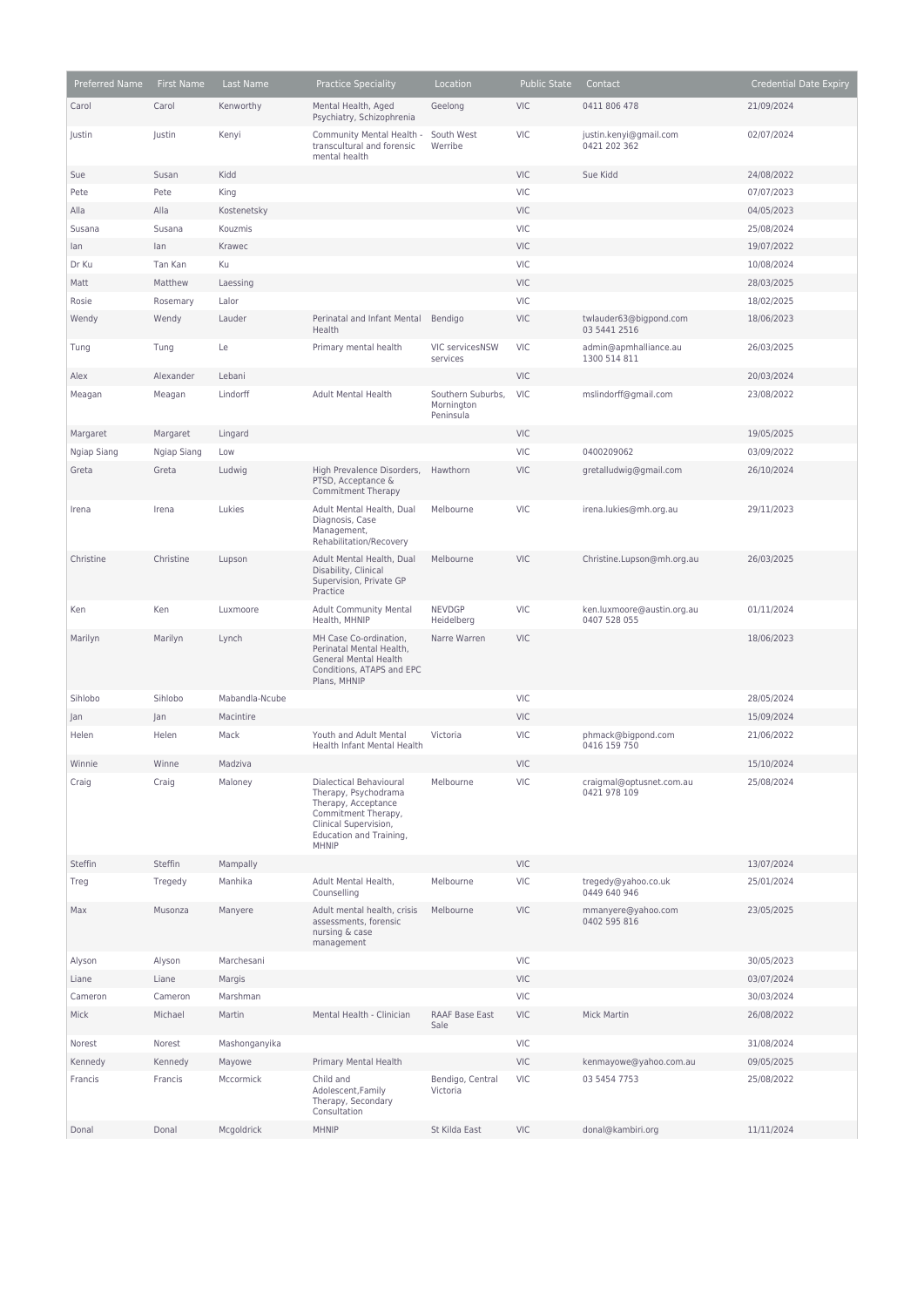| Preferred Name | First Name  | Last Name  | <b>Practice Speciality</b>                                                                                                                                                                                                                                                                   | Location                                | <b>Public State</b> | Contact                                      | <b>Credential Date Expiry</b> |
|----------------|-------------|------------|----------------------------------------------------------------------------------------------------------------------------------------------------------------------------------------------------------------------------------------------------------------------------------------------|-----------------------------------------|---------------------|----------------------------------------------|-------------------------------|
| Helen          | Helen       | Mckay      | Meta CoachNLP Master<br>Practitioner. To develop.<br>unleash and actualise a<br>client'???s potential for<br>achieving his/her dreams.<br>Person-focused<br>conversation about<br>success, excellence and<br>performance that<br>empowers a person to<br>move forward in life.               | Kerang and<br>surrounding<br>district   | <b>VIC</b>          | Helen@flourishandthrive.net.au               | 21/02/2025                    |
| Megan          | Megan       | Mckechnie  |                                                                                                                                                                                                                                                                                              |                                         | <b>VIC</b>          |                                              | 19/04/2025                    |
| Duncan         | Duncan      | McKenzie   | <b>Anxiety Disorders</b><br>Hypnotherapy<br>CBT                                                                                                                                                                                                                                              | Melbourne                               | VIC                 | 0414 376 258<br>researchnurse55@yahoo.com.ph | 02/07/2023                    |
| Debra          | Debra       | Mcnamara   |                                                                                                                                                                                                                                                                                              |                                         | <b>VIC</b>          |                                              | 05/12/2022                    |
| Tony           | Anthony     | Merrett    |                                                                                                                                                                                                                                                                                              |                                         | <b>VIC</b>          |                                              | 29/09/2023                    |
| Melissa        | Melissa     | Metcalf    |                                                                                                                                                                                                                                                                                              |                                         | <b>VIC</b>          |                                              | 25/11/2024                    |
| Huggins        | Huggins     | Mhlanga    | Adult Mental Health, ACT,<br>Clinical Supervision,<br>Mentoring/Coaching                                                                                                                                                                                                                     | Melbourne                               | VIC                 | huggins.mhlanga@mh.org.au                    | 13/02/2024                    |
| Gillian        | Gillian     | Millard    |                                                                                                                                                                                                                                                                                              |                                         | VIC                 |                                              | 13/12/2022                    |
| Sonia          | Sonia       | Miller     | MH Nurse Practitioner,<br>Child, Youth and Adult<br>Mental Health, FPS, Suicide<br>Prevention, ACT, CBT, DBT,<br>Solution-focused,<br>Narrative, Single Session,<br>Perinatal Counselling,<br>Victims of crime,<br>Consulting, Mentoring,<br>Clinical Supervision,<br>Training and Education | Mitcham                                 | VIC                 | 0425 723 609<br>soniamillerchau@gmail.com    | 15/02/2024                    |
| Fionnualagh    | Fionnualagh | Miller     |                                                                                                                                                                                                                                                                                              |                                         | <b>VIC</b>          |                                              | 14/02/2025                    |
| Tanya          | Tanya       | Mirabito   |                                                                                                                                                                                                                                                                                              | Clayton - Monash<br>Health              | <b>VIC</b>          | tanya, mirabito@monashhealth.org             | 22/03/2024                    |
| Chrystie       | Chrystie    | Mitchell   |                                                                                                                                                                                                                                                                                              |                                         | <b>VIC</b>          |                                              | 17/06/2022                    |
| Renee          | Renee       | Molloy     |                                                                                                                                                                                                                                                                                              |                                         | VIC                 |                                              | 11/03/2024                    |
| Alison         | Alison      | Moore      | Psychological/Spiritual and<br>Nutritional, Aspects of<br>Mental Health & Emotional,<br>Distress, MHNIP, Certificate<br>in Plant Based Nutrition<br>from eCornell,                                                                                                                           | <b>Barwon Heads</b>                     | <b>VIC</b>          | aliM 304@hotmail.com                         | 20/11/2024                    |
| Sonya          | Sonya       | Moore      |                                                                                                                                                                                                                                                                                              |                                         | VIC                 |                                              | 21/02/2023                    |
| Damien         | Damien      | Morgan     |                                                                                                                                                                                                                                                                                              |                                         | <b>VIC</b>          |                                              | 07/07/2022                    |
| Tessa          | Theresa     | Moriarty   | Organizational Consulting,<br>Clinical Supervision,<br>Counselling and<br>Psychotherapy, Non-<br>Directive Pregnancy<br>Counselling                                                                                                                                                          | Blackburn.<br>Melbourne                 | VIC                 | tessamoriarty56@gmail.com<br>0439 039 352    | 11/05/2024                    |
| Anne           | Anne        | Moriarty   | Managing Depression,<br>Anxiety Disorders and<br>PTSD, Adolescent Mental<br>Health, Drug and Alcohol<br>issues                                                                                                                                                                               | Cobaw Community VIC<br>Health, Kyneton, |                     | andi.mac@skymesh.com.au<br>03 5421 1666      | 25/08/2023                    |
| Linda          | Linda       | Mouw       | Drug & Alcohol, Grief &<br>Loss and Depression &<br>Anxiety                                                                                                                                                                                                                                  | Cranbourne                              | VIC                 | psychollinda@pacific.net.au<br>0439 726 236  | 04/11/2024                    |
| Dermot         | Dermot      | Moynihan   |                                                                                                                                                                                                                                                                                              |                                         | <b>VIC</b>          |                                              | 12/06/2022                    |
| Peter          | Petrus      | Mulder     |                                                                                                                                                                                                                                                                                              |                                         | VIC                 |                                              | 07/08/2023                    |
| Maureen        | Maureen     | Munetsi    |                                                                                                                                                                                                                                                                                              | <b>Bacchus Marsh</b>                    | VIC                 | momunetsi@gmail.com                          | 11/09/2024                    |
| Sam            | Satteeda    | Munian     |                                                                                                                                                                                                                                                                                              |                                         | VIC                 |                                              | 07/08/2023                    |
| Shane          | Shane       | Murphy     | Child and Adolescent<br>Mental Health, Cognitive<br><b>Behaviour Therapy</b>                                                                                                                                                                                                                 | <b>Ballarat</b>                         | VIC                 | emerald58@hotmail.com<br>0410 051 224        | 29/06/2024                    |
| Guardian       | Guardian    | Mushangwe  |                                                                                                                                                                                                                                                                                              |                                         | VIC                 | 0419 530 510                                 | 24/04/2023                    |
| Joseph         | Joseph      | Mwaniki    | Mental Health                                                                                                                                                                                                                                                                                | South Morang                            | <b>VIC</b>          | mwanikijo@yahoo.com                          | 15/07/2022                    |
| Tanika         | Tanika      | Mychael    |                                                                                                                                                                                                                                                                                              |                                         | VIC                 |                                              | 14/11/2022                    |
| Nomusa         | Nkosinomusa | Napier     | Adult Mental Health,<br>Alcohol & Other Drugs,<br>Psychotherapy, ACT,<br>Mindfulness.<br>Pharmacotherapy                                                                                                                                                                                     | Bendigo                                 | VIC                 | nomusa@hotmail.com<br>0459 361 924           | 09/10/2024                    |
| Elizabeth      | Elizabeth   | Ndoro      |                                                                                                                                                                                                                                                                                              |                                         | VIC                 |                                              | 26/07/2024                    |
| Steve          | Steven      | Nedelkos   |                                                                                                                                                                                                                                                                                              | Melbourne                               | <b>VIC</b>          |                                              | 03/05/2023                    |
| Sarah          | Sarah       | Nelson     |                                                                                                                                                                                                                                                                                              |                                         | VIC                 |                                              | 06/08/2023                    |
| Rosemary       | Rosemary    | Nelson     | Holistic Counsellor &<br>Mental Health Clinician.<br><b>AOD Counsellor</b>                                                                                                                                                                                                                   | Albury/Wodonga &<br>North East Victoria | <b>VIC</b>          | rosemarynelson6@gmail.com                    | 17/05/2025                    |
| Anh            | Anh         | Nguyen     |                                                                                                                                                                                                                                                                                              |                                         | VIC                 |                                              | 05/07/2023                    |
| Godwin         | Godwin      | Nhemachena |                                                                                                                                                                                                                                                                                              |                                         | VIC                 |                                              | 13/08/2022                    |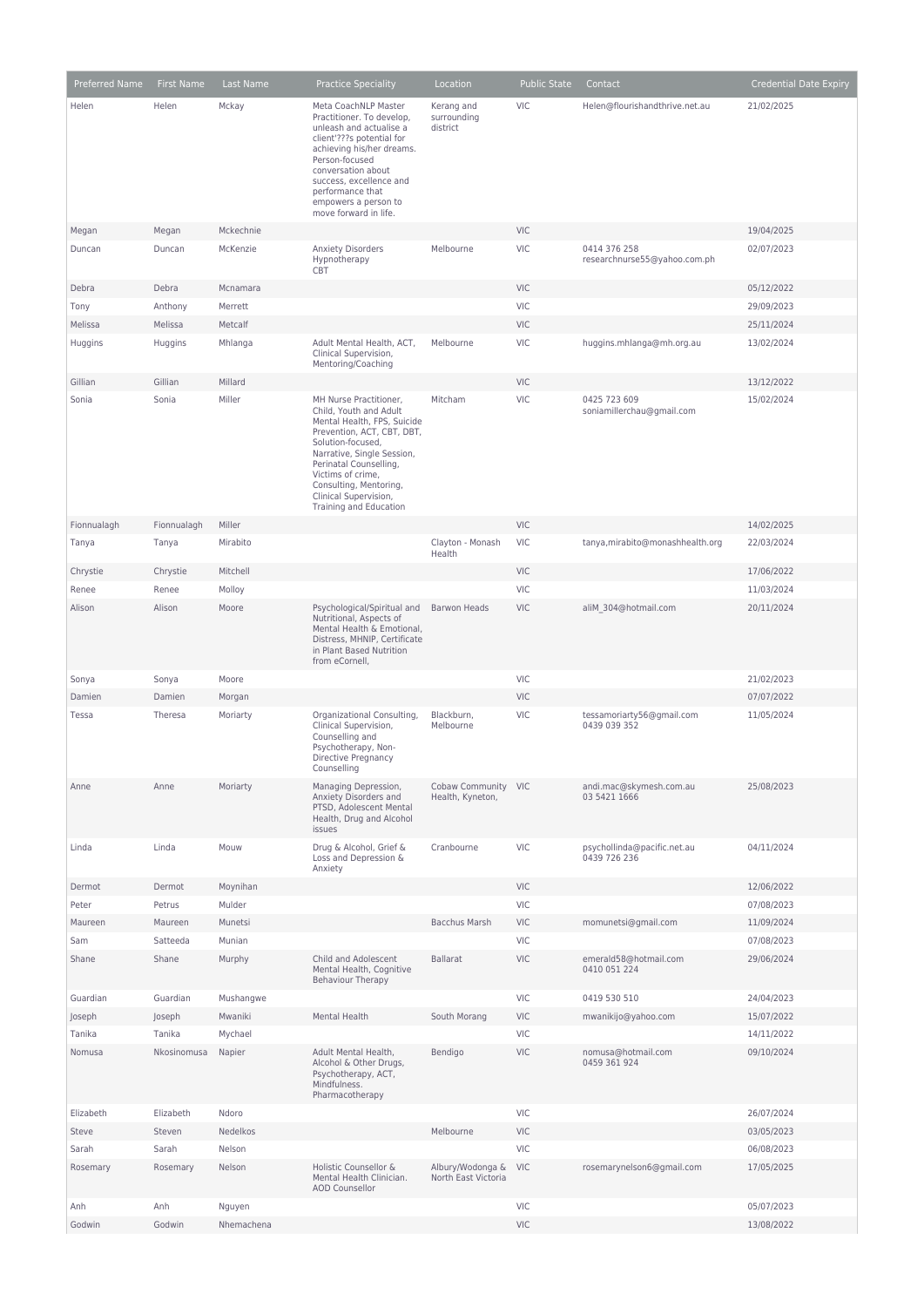| Preferred Name   | <b>First Name</b>    | Last Name     | <b>Practice Speciality</b>                                                                                                                                                                                                                         | Location                                               | <b>Public State</b>      | Contact                                                                        | <b>Credential Date Expiry</b> |
|------------------|----------------------|---------------|----------------------------------------------------------------------------------------------------------------------------------------------------------------------------------------------------------------------------------------------------|--------------------------------------------------------|--------------------------|--------------------------------------------------------------------------------|-------------------------------|
| Joy              | Joy                  | Nichols       |                                                                                                                                                                                                                                                    |                                                        | <b>VIC</b>               |                                                                                | 19/10/2023                    |
| Joseph           | Joseph               | Niroshkumar   | Crisis assessment,<br>Psychosocial interventions,<br>Acute mental health,<br>Triage, PACER, CATT                                                                                                                                                   | Melbourne                                              | <b>VIC</b>               | josephn.cmhn@gmail.com<br>466946000                                            | 01/07/2022                    |
| Andrew           | Andrew               | Nunn          | Adult Mental health                                                                                                                                                                                                                                | Melbourne                                              | <b>VIC</b>               | andy_n68@hotmail.com                                                           | 04/07/2022                    |
| Mavis            | Mavis                | Nyakunengwa   |                                                                                                                                                                                                                                                    |                                                        | <b>VIC</b>               |                                                                                | 19/05/2024                    |
| Andrea           | Andrea               | O'Neill       |                                                                                                                                                                                                                                                    |                                                        | <b>VIC</b>               |                                                                                | 01/12/2023                    |
| Lauren           | Lauren               | O'Shea        |                                                                                                                                                                                                                                                    |                                                        | <b>VIC</b>               |                                                                                | 17/11/2024                    |
| Charles          | Aderanti             | Oguntade      | Adult Mental Health and<br><b>Forensic Mental Health</b>                                                                                                                                                                                           | Shepparton                                             | <b>VIC</b>               | aderantitade@gmail.com<br>0402 475 918                                         | 08/06/2024                    |
| Janet            | Janet                | Olayemi       | Youth and Adult Mental<br>Health.                                                                                                                                                                                                                  | Monash Health<br>Hospital<br>Dandenong                 | <b>VIC</b>               | 0413725524                                                                     | 08/12/2024                    |
| Ah-Nya           | Ah-Nya               | On            | <b>Adult Community Mental</b><br>Health                                                                                                                                                                                                            | Mid West Area<br>Mental Health<br>Service, Sunshine    | <b>VIC</b>               | Ah-Nya.On@wh.org.au<br>0439 368 882 03 9288 7000                               | 20/04/2023                    |
| Diana            | Diana                | Pagalia-Scott | Youth Acute Mental Health<br>Nursing, Trainer &<br>Assessor, Forensic<br><b>Community Mental Health</b><br>Nursing, Enrolled in<br><b>Addictive Behaviours</b>                                                                                     | Melbourne's South<br>East                              | <b>VIC</b>               | scottpagalia@gmail.com<br>diana.pagalia-scott@monashhealth.org<br>0403 950 747 | 19/01/2025                    |
| Marie            | Marie                | Parker        |                                                                                                                                                                                                                                                    |                                                        | <b>VIC</b>               |                                                                                | 29/09/2022                    |
| John             | John                 | Parkinson     | High/Low Prevalence<br>Disorders in Adults, MHNIP                                                                                                                                                                                                  | Warrnambool                                            | <b>VIC</b>               | John.Parkinson@sjog.org.au<br>0400 640 648                                     | 22/01/2023                    |
| Emma             | Emma                 | Parr          |                                                                                                                                                                                                                                                    |                                                        | <b>VIC</b>               |                                                                                | 15/08/2023                    |
| Sophia           | Sophia               | Patagnan      |                                                                                                                                                                                                                                                    |                                                        | <b>VIC</b>               |                                                                                | 25/11/2023                    |
| pallavi          | Pallavi              | pathak        | Intensive Support Service<br>Provider                                                                                                                                                                                                              | Hobsons Bay<br>(cohealth)                              | <b>VIC</b>               | 03 9448<br>5534pallavi.pathak@cohealth.org.ua                                  | 08/12/2022                    |
| Deborah          | Deborah              | Penglase      |                                                                                                                                                                                                                                                    | Melbourne                                              | <b>VIC</b>               | deborah@wished.com.au<br>0409 382 581                                          | 04/03/2025                    |
| <b>Bernie</b>    | Bernadette           | Pennington    |                                                                                                                                                                                                                                                    |                                                        | <b>VIC</b>               |                                                                                | 15/03/2025                    |
| Miriam           | Miriam               | Petch         |                                                                                                                                                                                                                                                    |                                                        | <b>VIC</b>               |                                                                                | 11/02/2023                    |
| Simon            | Simon                | Peters        |                                                                                                                                                                                                                                                    |                                                        | <b>VIC</b>               |                                                                                | 14/02/2025                    |
| Monique          | Monique              | Pettiona      |                                                                                                                                                                                                                                                    | Hawthorn,<br>Melbourne                                 | <b>VIC</b>               | moniquep01@hotmail.com<br>0405 645 101                                         | 15/06/2024                    |
| Chloe            | Chloe                | Pickering     |                                                                                                                                                                                                                                                    |                                                        | VIC                      |                                                                                | 10/06/2024                    |
| Mark             | Mark                 | Powell        |                                                                                                                                                                                                                                                    |                                                        | <b>VIC</b>               |                                                                                | 28/11/2023                    |
| Jackie<br>Andrew | Jacqueline<br>Andrew | Powell        |                                                                                                                                                                                                                                                    |                                                        | <b>VIC</b><br><b>VIC</b> |                                                                                | 29/03/2024<br>12/09/2023      |
|                  |                      | Pridding      | Dual Diagnosis (psychiatry<br>of intellectual disability)                                                                                                                                                                                          | Fitzroy, Victorian<br>Dual Disability<br>Service,      |                          | Andrew.Pridding@svhm.org.au<br>03 9288 2950                                    |                               |
| Sian             | Sian                 | Pritchard     | Metabolic care in mental<br>illness. Adolescent and<br>adult mental health.<br>Clinical supervision. Eating<br>disorders.                                                                                                                          | Barwon Health - 4<br>daysBellarine<br>Healthcare 1 day | <b>VIC</b>               | sianpritchard2014@hotmail.com<br>0412 162 338                                  | 29/08/2023                    |
| Rachel           | Rachel               | Pritchard     | Non-Directive Pregnancy<br>Counselling, MHNIP                                                                                                                                                                                                      | Eastern Suburbs<br>Melbourne                           | <b>VIC</b>               | rachel.pritchard@ergpa.com.au<br>0448 123 531                                  | 09/11/2024                    |
| Deborah          | Deborah              | Prout         | CBT, Single Session<br>Therapy, ACT                                                                                                                                                                                                                | Dandenong                                              | VIC                      | debbie hooley2004@yahoo.com.au<br>0422 488 058                                 | 02/05/2025                    |
| Puri             | Priyanka             | Puri          |                                                                                                                                                                                                                                                    |                                                        | <b>VIC</b>               |                                                                                | 20/12/2024                    |
| Reshmy           | Reshmy               | Radhamony     |                                                                                                                                                                                                                                                    |                                                        | VIC                      |                                                                                | 20/08/2022                    |
| Jennifer         | Jennifer             | Rambocus      | AOD, dual diagnosis, BPD,<br>adult community                                                                                                                                                                                                       | Melbourne                                              | <b>VIC</b>               | jrambocousmhn@gmail.com<br>414066168                                           | 28/05/2023                    |
| Jesse            | Jesse                | Rantamaki     | Psychotherapy                                                                                                                                                                                                                                      | Carlton North                                          | VIC                      | jwrantamaki@gmail.com<br>0406 120 952                                          | 10/11/2024                    |
| Leah             | Stavroula            | Rebis         | Forensic Mental Health.<br>Suicide and Crisis Risk<br>Management. Prison<br>Nursing. Acute Male<br>Health.                                                                                                                                         | Melbourne                                              | <b>VIC</b>               | (03) 9321 4111<br>(03) 9321 4211                                               | 07/04/2025                    |
| Helen            | Helen                | Reeves        | Non-Directive Pregnancy<br>Counselling, MHNIP                                                                                                                                                                                                      | Geelong                                                | <b>VIC</b>               | helenreeves@live.com.au;<br>helenre@barwonhealth.org.au<br>0427 046 395        | 22/08/2022                    |
| Jill             | Jillian              | Reid          | Mental Health, Drugs &<br>Alcohol Education, Health<br>Promotion                                                                                                                                                                                   | South West Vic                                         | <b>VIC</b>               | 1964.jmr@gmail.com                                                             | 08/09/2023                    |
| Chris            | Christopher          | Richardson    | MHNIP, Adult Mental<br>Health, Psychotic and Mood<br>Disorders, Alcohol and<br>Drugs / Dual Diagnosis,<br>Focussed Psychological<br>Counselling and Care<br>Coordination, Family<br>Inclusive Practice, Non-<br>Directive Pregnancy<br>Counselling | Western Suburbs                                        | VIC                      | chris.mentalhealthnurse@gmail.com                                              | 15/04/2023                    |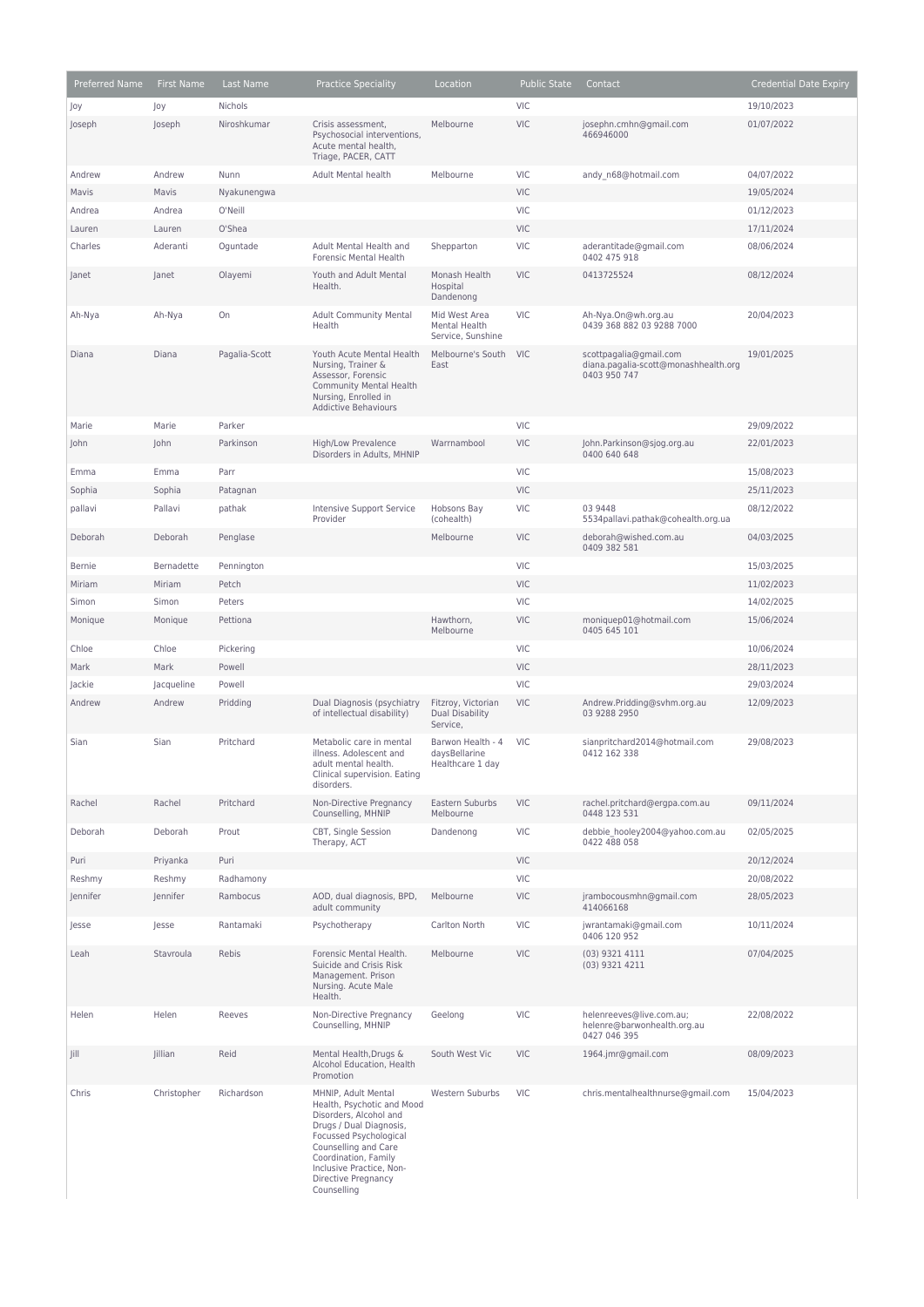| Preferred Name | <b>First Name</b>    | Last Name     | <b>Practice Speciality</b>                                                                                                                                     | Location                       | <b>Public State</b> | Contact                                     | <b>Credential Date Expiry</b> |
|----------------|----------------------|---------------|----------------------------------------------------------------------------------------------------------------------------------------------------------------|--------------------------------|---------------------|---------------------------------------------|-------------------------------|
| Darren         | Darren               | Riggon        | Case Management,                                                                                                                                               | Melbourne                      | <b>VIC</b>          | dadaangel@hotmail.com                       | 25/03/2023                    |
|                |                      |               | Counselling/Psychotherapy,<br>Adult Mental Health,<br>Community Mental Health,<br>Education/Training, Clinical<br>Supervision/Mentorship                       |                                |                     | 0449 935 066                                |                               |
| Nadine         | Nadine               | Robinson      |                                                                                                                                                                |                                | <b>VIC</b>          |                                             | 23/03/2023                    |
| Kathy          | Kathryn              | Rodis         | <b>MHNIP</b>                                                                                                                                                   |                                | <b>VIC</b>          |                                             | 16/03/2025                    |
| Xanthi         | Xanthi               | Roiniotis     | Non-Directive Pregnancy<br>Counselling, MHNIP                                                                                                                  |                                | VIC                 |                                             | 07/01/2023                    |
| Syltricia      | Syltricia            | Rowland       |                                                                                                                                                                |                                | VIC                 |                                             | 09/11/2024                    |
| Caryn          | Caryn                | Rule          |                                                                                                                                                                |                                | VIC                 |                                             | 06/10/2024                    |
| Catherine      | Catherine            | Russell       |                                                                                                                                                                |                                | <b>VIC</b>          |                                             | 20/07/2024                    |
| Marian         | Marian               | Ruyter        | Counselling, Addictions,<br>Loss and Grief, Stress,<br>Anxiety and Depression,<br>Hypnosis, Emotional<br>Eating, Insomnia and EMDR<br>Practitioner.            | Bendigo                        | <b>VIC</b>          | m.ruyter@bigpond.com<br>0411 368 401        | 03/05/2023                    |
| Rashall        | Rashall              | Ryan          |                                                                                                                                                                |                                | <b>VIC</b>          |                                             | 30/03/2023                    |
| Rachael        | Rachael              | Sabrinskas    |                                                                                                                                                                | Warragul                       | <b>VIC</b>          | r.sabrinskas@unimelb.edu.au<br>0430 452 389 | 10/11/2024                    |
| Simba          | Simbarashe           | Samuriwo      | Forensic Mental Health<br>Nursing                                                                                                                              | Victoria                       | <b>VIC</b>          | simbasamuriwo@yahoo.com<br>0432149093       | 13/10/2023                    |
| Wendy          | Wendy                | Sanders       | <b>AOD</b>                                                                                                                                                     | Melbourne                      | <b>VIC</b>          | wendy.sanders@each.com.au                   | 19/04/2025                    |
| Michaela       | Michaela             | Sangster      |                                                                                                                                                                |                                | <b>VIC</b>          |                                             | 19/03/2025                    |
| Christopher    | Christopher          | Saunders      |                                                                                                                                                                |                                | VIC                 |                                             | 02/12/2024                    |
| Donna          | Donna                | Saunders      |                                                                                                                                                                |                                | <b>VIC</b>          |                                             | 28/02/2024                    |
| Jehan          | Jehan                | Sawaya        |                                                                                                                                                                |                                | <b>VIC</b>          |                                             | 17/06/2023                    |
| Rebecca        | Rebecca              | Schultz       |                                                                                                                                                                |                                | <b>VIC</b>          |                                             | 08/06/2024                    |
| Elaine         | Elaine               | Scotland      |                                                                                                                                                                |                                | VIC                 |                                             | 02/03/2023                    |
| Samantha       | Samantha             | Seffelaar     |                                                                                                                                                                |                                | <b>VIC</b>          |                                             | 16/03/2024                    |
| Julia          | Julia                | Segal         |                                                                                                                                                                |                                | <b>VIC</b>          |                                             | 15/01/2023                    |
| Pieta          | Pieta                | Shakes        |                                                                                                                                                                |                                | VIC                 |                                             | 03/12/2024                    |
| Wanita         | Vanidhamanie Shannon |               | <b>Mental Health Nursing</b>                                                                                                                                   | <b>Star Health</b>             | <b>VIC</b>          | Wanita Shannon                              | 08/02/2025                    |
| Nikita         | Nikita               | Sharma Karnam |                                                                                                                                                                | Wantirna South                 | <b>VIC</b>          | 03 9800 1071                                | 03/09/2024                    |
| Julie          | Julie                | Sharrock      | Mental Health Consultant &                                                                                                                                     | Melbourne &                    | <b>VIC</b>          | julie.sharrock@bigpond.com                  | 15/03/2023                    |
|                |                      |               | Clinical Supervisor, Private<br>Practice                                                                                                                       | Geelong                        |                     | 0408 200 035                                |                               |
| Lily           | Lily                 | Shatkhin      | DBT, ACT, Self-harm,<br>Mindfulness, MHNIP                                                                                                                     | Richmond                       | <b>VIC</b>          | shatkinl@yahoo.com.au<br>0411 341 424       | 14/08/2022                    |
| Frances        | Frances              | Shawyer       | Adult Mental Health, ACT<br>Therapy, Alcohol & Other<br>Drugs                                                                                                  | Melbourne                      | <b>VIC</b>          | cfnr@exemail.com.au                         | 01/03/2025                    |
| Linda          | Linda                | Shawyer       |                                                                                                                                                                |                                | VIC.                |                                             | 21/07/2022                    |
| Jo             | Josephine            | Shokralla     |                                                                                                                                                                |                                | <b>VIC</b>          |                                             | 19/07/2022                    |
| Noreen         | Noreen               | Siebuhr       |                                                                                                                                                                | Lara                           | <b>VIC</b>          | noreensiebuhr@live.com.au<br>0468 356 087   | 30/11/2023                    |
| Jenny          | Jennifer             | Singe         | Families, Child/Adolescent<br>and Adult, MHNIP                                                                                                                 | Bendigo Region                 | <b>VIC</b>          | jsinge@cvgpn.org.au<br>0488 076 258         | 04/02/2025                    |
| Kevin          | Kevindev             | Singh         |                                                                                                                                                                |                                | <b>VIC</b>          |                                             | 09/11/2024                    |
| Penie          | Penie                | Skondreas     |                                                                                                                                                                |                                | VIC                 |                                             | 24/10/2024                    |
| Joel           | Joel                 | Small         |                                                                                                                                                                |                                | VIC                 |                                             | 30/01/2024                    |
| Paul           | Paul                 | Smart         | Adult Mental Health, Acute<br>Mental Health, Substance<br>Misuse, Dual Diagnosis                                                                               | Melbourne                      | VIC                 | p.smart@alfred.org.au<br>0431 492 222       | 21/08/2022                    |
| Vanessa        | Vanessa              | Smith         | Depression, Anxiety,<br>Bipolar affective disorder,<br>Borderline personality<br>disorder, Anti social<br>personality disorder, drug<br>and alcohol dependence | South Eastern<br>Melbourne     | VIC                 | vanessasmith73@utlook.com                   | 03/10/2024                    |
| Debra          | Debra                | Smith         | Mental Health                                                                                                                                                  | Geelong                        | VIC                 | dm.smith.28@hotmail.com<br>433760260        | 12/07/2022                    |
| Joanne         | Joanne               | Snibson       |                                                                                                                                                                | Melbourne (outer<br>east)      | <b>VIC</b>          | jsnibson@delmonthospital.com.au             | 23/06/2024                    |
| Rod            | Rodney               | Soar          | Dual Diagnosis; Private<br>Practice.                                                                                                                           | <b>Ballarat</b> and<br>Torquay | <b>VIC</b>          | 0488755806<br>rod@roared.com.au             | 15/10/2023                    |
| Shaveta        | Shaveta              | Sood          |                                                                                                                                                                |                                | VIC                 |                                             | 16/09/2024                    |
| Theresa        | Theresa              | Sprekos       | Child and Adolescent                                                                                                                                           |                                | VIC                 |                                             | 16/03/2023                    |
|                |                      |               | Mental Health                                                                                                                                                  |                                |                     |                                             |                               |
| Gregory        | Gregory              | Spruce        |                                                                                                                                                                |                                | VIC                 |                                             | 17/02/2023                    |
| Nicole         | Nicole               | Stanley       |                                                                                                                                                                |                                | VIC                 |                                             | 04/03/2025                    |
| Hugo           | Hugo                 | Stephens      |                                                                                                                                                                |                                | <b>VIC</b>          |                                             | 21/09/2024                    |
| Charity        | Charity              | Stewart       |                                                                                                                                                                |                                | VIC                 |                                             | 10/04/2023                    |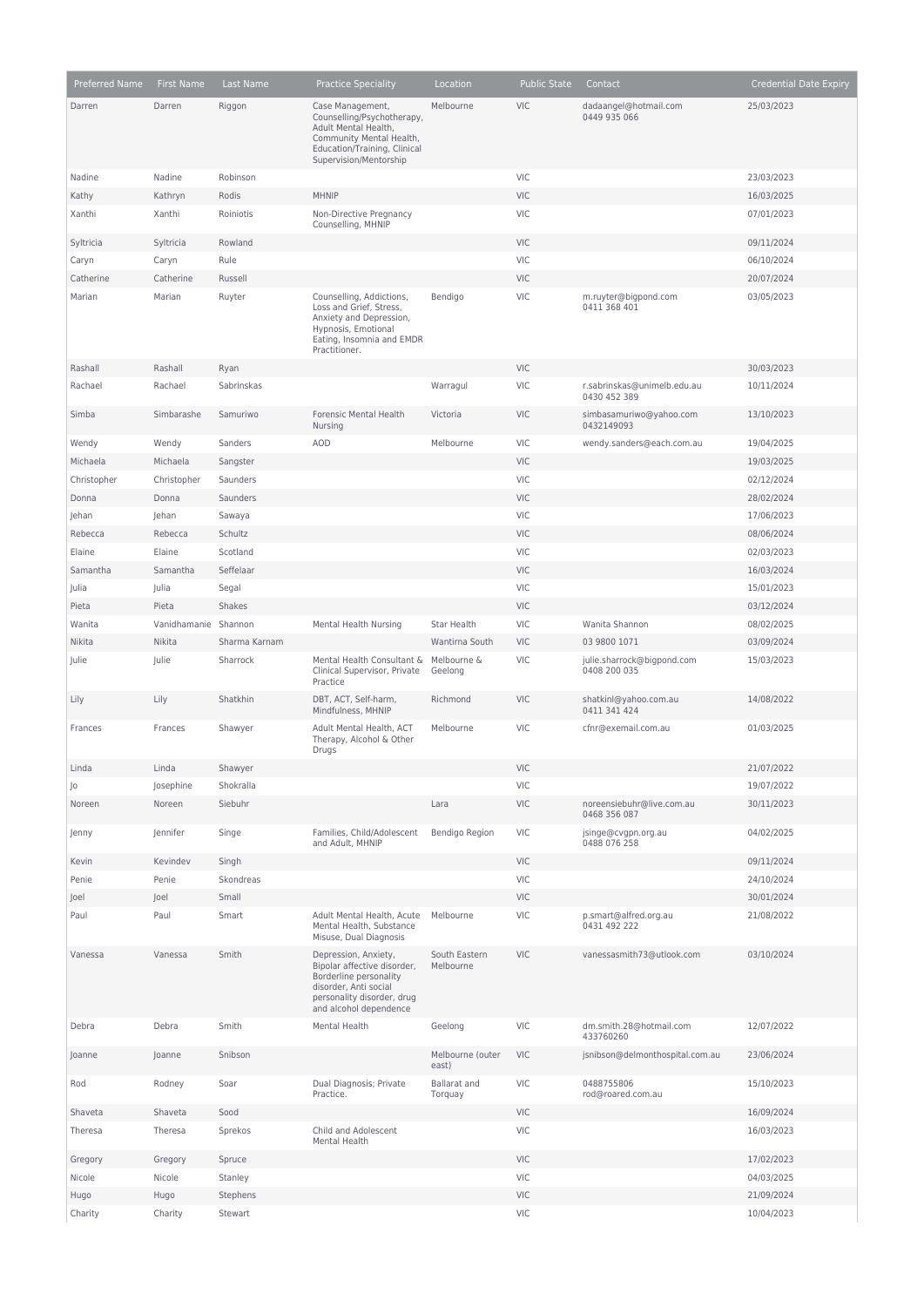| Preferred Name | First Name | Last Name           | <b>Practice Speciality</b>                                                                                                                                     | Location                                  | <b>Public State</b> | Contact                                                          | <b>Credential Date Expiry</b> |
|----------------|------------|---------------------|----------------------------------------------------------------------------------------------------------------------------------------------------------------|-------------------------------------------|---------------------|------------------------------------------------------------------|-------------------------------|
| Daniel         | Daniel     | Stinson             | <b>Adult Mental Health</b>                                                                                                                                     | Melbourne                                 | <b>VIC</b>          | 0412 657 986<br>dsti2706@gmail.com                               | 14/09/2022                    |
| Emily          | Emily      | Stowell             |                                                                                                                                                                |                                           | <b>VIC</b>          |                                                                  | 22/12/2023                    |
| Teresa         | Teresa     | <b>Strike</b>       | Dual Diagnosis, Alcohol<br>and Drug Mental Health,<br>Intellectural Disability,<br>Adult and Youth Mental<br>Health                                            | Sale                                      | <b>VIC</b>          | teresa.coleman@cghs.com.au                                       | 20/03/2024                    |
| Regina         | Regina     | Stroungis           |                                                                                                                                                                |                                           | VIC                 |                                                                  | 25/03/2023                    |
| Karen          | Karen      | Styles              |                                                                                                                                                                |                                           | <b>VIC</b>          |                                                                  | 09/12/2023                    |
| Jo             | Joanne     | Suggett             |                                                                                                                                                                |                                           | VIC                 |                                                                  | 28/05/2023                    |
| Tracey         | Tracey     | Sullivan            |                                                                                                                                                                |                                           | <b>VIC</b>          |                                                                  | 12/07/2022                    |
| Clara          | Clara      | Summers             | Mother Infant Attachment,<br>Baby Settling, Eating<br>Disorders, Depression                                                                                    | Richmond,<br>Melbourne                    | VIC                 | clarahwee6288@hotmail.com<br>0435 221 981 03 9428 8727           | 18/07/2023                    |
| Josie          | Josephine  | Swaray              | <b>Transcultural Mental</b><br>Health, Mental Health First<br>Aid Instructor, Psycho-<br>Social Support, drugs and<br>Alcohol Counsellor                       | Western Suburbs                           | <b>VIC</b>          | thenyalimaproject@gmail.com<br>0478 791 211                      | 07/09/2024                    |
| Michelle       | Michelle   | Taylor              |                                                                                                                                                                |                                           | <b>VIC</b>          |                                                                  | 27/05/2025                    |
| Catherine      | Catherine  | Teague              |                                                                                                                                                                |                                           | <b>VIC</b>          |                                                                  | 02/08/2023                    |
| Yodith         | Yodith     | Tekabe              |                                                                                                                                                                |                                           | VIC                 | 0413 626 867<br>yodithtek@yahoo.com.au                           | 18/08/2023                    |
| Arun           | Arun       | Thekkethil Varghese |                                                                                                                                                                |                                           | <b>VIC</b>          |                                                                  | 28/09/2024                    |
| Sibi           | Sibi       | Thompson            |                                                                                                                                                                |                                           | <b>VIC</b>          |                                                                  | 08/08/2022                    |
| Jason          | Jason      | Thompson            | Solution focused brief<br>therapy, Crisis<br>intervention, Suicide<br>prevention/intervention.                                                                 | Geelong                                   | <b>VIC</b>          | therealJT.78@gmail.com<br>0416 754 383                           | 29/07/2024                    |
| Diriba         | Diriba     | Ticha               |                                                                                                                                                                |                                           | <b>VIC</b>          |                                                                  | 15/03/2025                    |
| Andrew         | Andrew     | Tomlinson           |                                                                                                                                                                |                                           | <b>VIC</b>          |                                                                  | 27/07/2024                    |
| Bernadette     | Bernadette | Towner              | Private Practice, Clinical<br>Supervision, Education &<br>Training, Counselling &<br>Psychotherapy, Clinical<br>Hypnosis.                                      | Clayton, East<br>Bentleigh,<br>Hughesdale | VIC                 | btowner@bamboomind.com.au<br>Ph: 0417 926 068, fax: 03 9568 3835 | 30/10/2022                    |
| Kumala         | Kumala     | Tujo                | Adult & Adolescent Mental<br>Health                                                                                                                            | Melbourne                                 | <b>VIC</b>          | kumalatujo@hotmail.com<br>0411 602 905                           | 11/03/2025                    |
| Darren         | Darren     | Tyrrell             | Dual Diagnosis & General<br>Psychiatry, MHNIP                                                                                                                  | Inner Melbourne                           | <b>VIC</b>          | darrentyrrell@hotmail.com                                        | 18/01/2025                    |
| Caroline       | Caroline   | Uzande              |                                                                                                                                                                | Melbourne                                 | <b>VIC</b>          | cuzande@yahoo.co.uk<br>0406 005 139                              | 16/02/2024                    |
| Malcolm        | Malcolm    | Valdez              | Clinical Education in Mental St Albans and<br><b>Health Emergency</b><br>Department, Adult Acute<br>Mental Health,<br>Neuropsychiatry and<br>Eating Disorders. | Parkville                                 | <b>VIC</b>          | malcolm.valdez@mh.org.au<br>0405 408 082                         | 14/09/2024                    |
| Trish          | Trish      | Van den Enden       |                                                                                                                                                                |                                           | <b>VIC</b>          |                                                                  | 13/04/2025                    |
| Ronnie         | Ronnie     | Varkey              | Nurse Practitioner, AOD,<br>Dual Diagnosis, Adult &<br>Youth Mental Health                                                                                     | Traralgon                                 | <b>VIC</b>          |                                                                  | 06/07/2024                    |
| Lisa           | Lisa       | Veitch              | mental health                                                                                                                                                  |                                           | <b>VIC</b>          | lisanveitch@yahoo.co.uk<br>0423 364 378                          | 16/07/2022                    |
| Rosh           | Roshan     | Vijayan             | Mental Health. Drug and<br>alcohol                                                                                                                             | Traralgon                                 | VIC                 | roshanvijayan07@gmail.com                                        | 27/09/2024                    |
| Kristi         | Kristi     | Vincent             |                                                                                                                                                                |                                           | VIC                 |                                                                  | 18/06/2023                    |
| Danni          | Danielle   | Walker              |                                                                                                                                                                |                                           | VIC                 |                                                                  | 06/05/2024                    |
| Elizabeth      | Elizabeth  | Wallace             |                                                                                                                                                                |                                           | <b>VIC</b>          |                                                                  | 14/12/2024                    |
| Jim            | James      | Walsh               | Early Psychosis                                                                                                                                                | Warragal                                  | VIC                 | jwalsh@lrh.com.au<br>03 5624 3600                                | 22/07/2023                    |
| Wes            | Wesley     | Wapshott            |                                                                                                                                                                |                                           | <b>VIC</b>          |                                                                  | 28/01/2024                    |
| Jacqui         | Jacqui     | Ward                |                                                                                                                                                                |                                           | VIC                 |                                                                  | 25/05/2025                    |
| Denise         | Denise     | Warmington          |                                                                                                                                                                |                                           | <b>VIC</b>          |                                                                  | 26/06/2024                    |
| Chrissie       | Christine  | Webster             | Forensic AOD (dual<br>diagnosis)                                                                                                                               | <b>Ballarat</b>                           | VIC                 | christine.webster@hotmail.com                                    | 12/10/2024                    |
| Jessica        | Jessica    | Wellman             | Child & Adolescent Mental<br>Heath                                                                                                                             | Shepparton                                | <b>VIC</b>          | jessica.wellman@gvhealth.org.au<br>0478 736 728                  | 02/09/2024                    |
| Richard        | Richard    | Whelan              |                                                                                                                                                                |                                           | VIC                 |                                                                  | 29/10/2022                    |
| Jenny          | Jennifer   | Wilkinson           |                                                                                                                                                                |                                           | <b>VIC</b>          |                                                                  | 05/10/2024                    |
| Jackie         | Helen      | Williams            |                                                                                                                                                                |                                           | <b>VIC</b>          | Jackie Williams                                                  | 07/09/2022                    |
| <b>Barbara</b> | Barbara    | Williams            |                                                                                                                                                                |                                           | VIC                 |                                                                  | 19/11/2023                    |
| Bronwyn        | Bronwyn    | Williams            | Dual Diagnosis                                                                                                                                                 | Kilsyth                                   | VIC                 | 0417 773 138                                                     | 26/06/2024                    |
| Shae           | Shae       | Wilson              | Credentialed Mental Health<br>Nurse                                                                                                                            | Sale                                      | <b>VIC</b>          | swilson@inglismedical.com.au<br>03 5143 7900                     | 29/01/2025                    |
| Kelvin         | Kelvin     | Wilson              |                                                                                                                                                                |                                           | VIC                 |                                                                  | 05/12/2022                    |